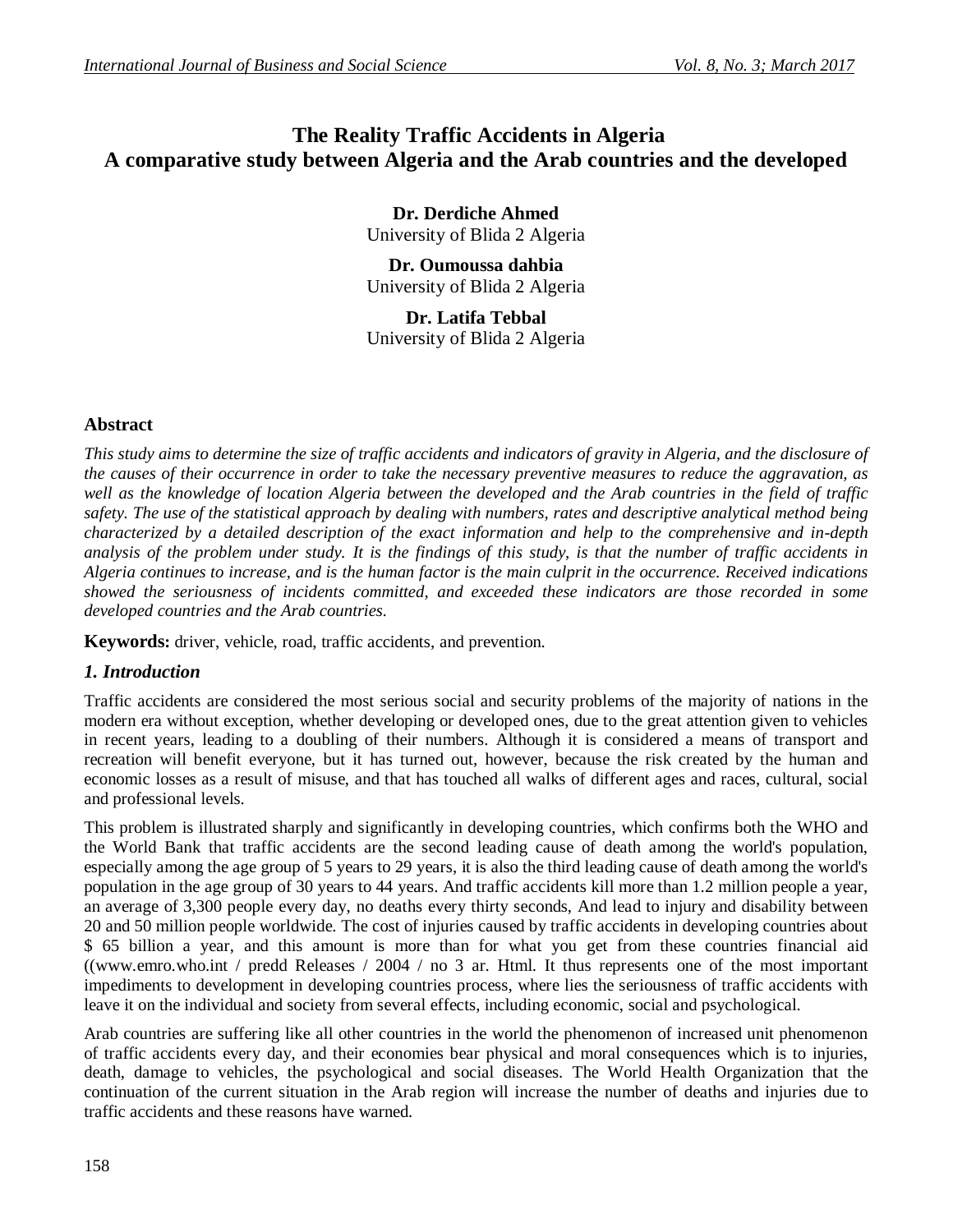In Algeria has emerged a kind of awareness on the official and unofficial levels to confront the danger of the outcome of the phenomenon of traffic accidents, contributed to accelerate reforms in laws affecting walk across the road, and to take preventive measures in the field of traffic safety. In light of the above, we ask the following questions:

What are the trends and levels of traffic accidents in Algeria? What is the site of Algeria in the field of traffic accidents between developed countries and the Arab countries? What are the preventive measures taken to reduce the aggravation of this phenomenon?

### *2. Objectives of the study*

This study aims to achieve the following:

- Knowledge of traffic accidents and indicators of gravity in Algeria size;

- Disclosure of the causes of traffic accidents in Algeria;
- Knowledge of location Algeria between the developed and the Arab countries in the field of traffic accidents;

- show the preventive measures taken to curb the growing phenomenon of traffic accidents.

## *3. Study Methodology*

Required by the nature of this study, the use of descriptive analytical method, where data were collected from various sources available were classified in the manner that allows interpretation and knowledge of their evidence in order to take effective preventive measures. This study also fall within the causal studies through the presentation of the most important factors causing car accidents in Algeria to reach the right strategy proposed by the study to reduce the negative results of this phenomenon. . If the statistical method common denominator of various research methods, this study used the data analysis in the folds display phenomenon, so that it can be trusted as reached by this research results.

### *4. Data source*

Been relying in this study on annual data, quarterly and monthly provided by the National Center for the protection of the security of the roads, a comprehensive national data for each country give a general picture of traffic accidents on the national level, the first body technique in the field of traffic safety in Algeria.

### *5. The important of the Study*

Based importance of this study is to attempt to disclosure of a dangerous phenomenon in our country, a traffic accident, and to draw attention to the seriousness of that increase from day to day. This is the phenomenon of negative social phenomena that are trying to control all the countries of the world and prevention through various roads and the media by providing programs to educate and sensitize the citizens to understand the seriousness of the phenomenon so that prevention process to be easy and common to all.

### *6. Determine General Concepts*

Defined Dictionary "*almawred*" traffic accident as a "coincidental" or "sudden incident", and defined by the Dictionary "Webster" English as any accidental occurrence or unexpected, and that means not being able to respond to this incident and find a solution to it because of surprise cannot be avoided.

Some defined by the as an interceptor event that occurs without prior planning by a car (vehicle (one or more with the cars (Vehicles) and other facility or animals or objects on the road to a public or private. Usually result in traffic accident damage ranging from minor to property and vehicles to the grave lead to death or permanent disability (Yasser Abdullah Asiri et al., 2009, p. 4).

Others consider that traffic accidents are caused by a lot of injuries and deaths of individuals, damage to public and private property, and that these accidents are one of the dimensions of the traffic problem, which is a set of behaviors and abnormal behaviors of some members of the community, which are not sanctioned by society, and works to get rid of these behaviors (Abdul Rahim Hassan Saleh et al., Kuwait, 2002).

There are those who defined by the as "everything that happens to the vehicle or where while walking due to the availability of certain conditions, without expecting or earlier measure of any of the parties involved in the incident, resulting in loss of life or loss of property or injury to the objects" (Bin Muhsin Muhammad Subhi Abdul Aziz, 1998, p. 29).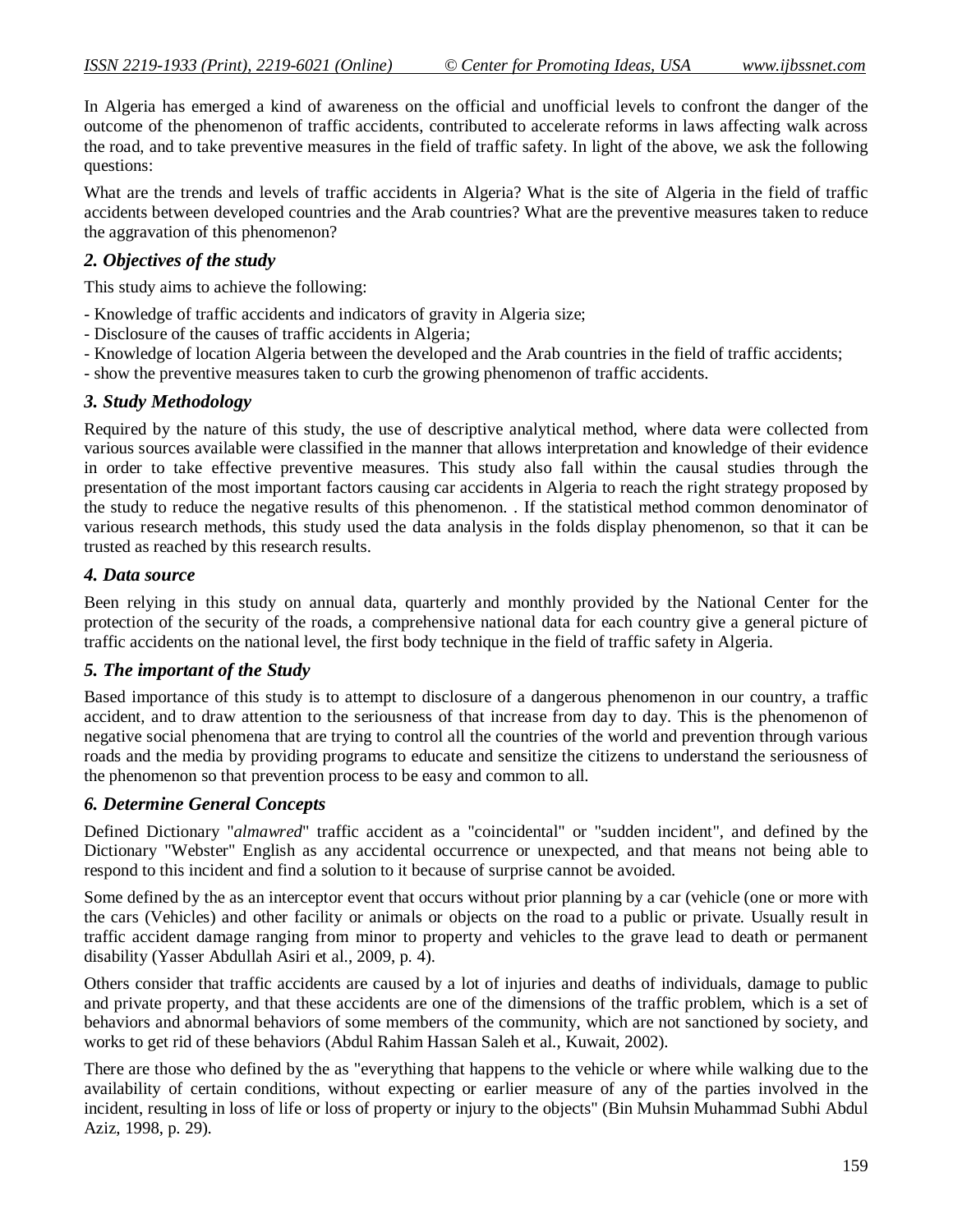And defined by the World Health Organization as "the incident is deliberate, resulting in injury to the phenomenon" (Yusuf Ahmed Taima, 1990, p. 7).

Therefore, we defined traffic accidents as a result of everything that happens to use the vehicle and result in loss of life or bodily injury, or loss of equipment and property, and that the individuals involved in without expecting or prior knowledge. It prescriptions accidents is the lack of expectation and surprise in the fact, which requires the individual's full briefing and awareness of the risks caused by him and his equipment and others. It includes the definition of the traffic incident provides the following elements: error, the vehicle, the highway material and human losses or any resulting deaths and injuries and damage losses in the public and private property.

- **Physical traffic accident**: Is the car crash that leaves the victim of at least either wounded or dead, and are excluded from this definition all the material accidents that had no discernible injuries. And distinguish three types of physical accidents which (Ministère des Transports, 1974, p15.):

**- Fatal accident**: it is all an accident causing at least one dead, even after 30 days of the accident.

**- A dangerous accident**: it is all an accident causing at least one injured and requires hospitalization or medical interest for more than 24 hours.

**- Simple accident**: it is all an accident leaves injuries not requiring hospitalization or medical interest for more than 24 hours. The definition of the European Economic Committee that each collision occurred on a public road, and the vehicle and at least one involved in it, at least behind the victim (Commission économique pour l'Europe, 1998, P.133).

**- Material accident**: it is all an incident occurring in the public road and be at least one vehicle reason it succeeds only material losses without casualties (Soalehi Rabia 0.2000, p. 11).

**- Driver**: is all of driving a vehicle or an ordinary motorcycle, or driving an animal or a ride in the road and actually control it.

**- Vehicle**: It is all prepared to walk on the main road such as cars, tractors, trailers and others.

#### *7. Development of the volume and toll road traffic accidents in Algeria*

#### **7.1 development of the volume of traffic accidents**

Harvested daily traffic accidents, where dozens of lives recorded nearly 4,100 victims killed each year and 50 thousand wounded, according to the National Center for the prevention of traffic accidents, in the absence of humanity and a sense of responsibility and a lack of respect for laws to change the fat and get used to the indifference and lack of discipline. And Figure 1 shows the development of the number of traffic accidents during the period 1970-2010



#### **Source: prepared by the researcher based on data from the National Center for the Prevention and security across the roads**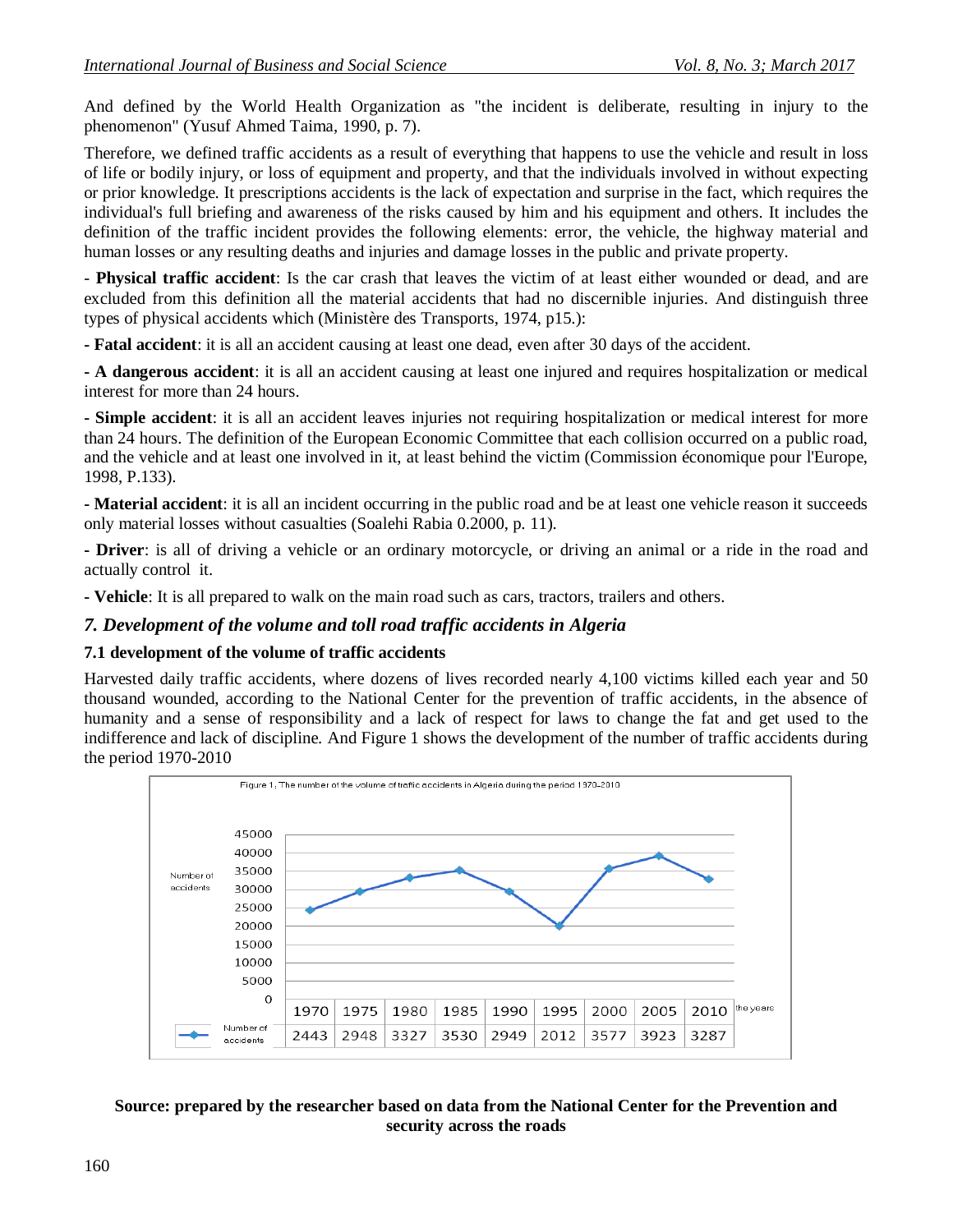Figure 1 indicates that development of the volume of traffic accidents during the period from 1970 to 2010 over the four different stages:

**The first stage (1970-1985):** This stage was characterized by the continuous rise in the number of traffic accidents, which have been recorded 24,437 incidents in 1970 and then rose gradually to reach 35 308 incidents in 1985. While the definition of the rate of increase continuing decline during the same period after it had been 3.94 % during the period 1970-1975 decreased to 2.49% during the period 1975 to 1980 and then to 2.32% during the period 1980-1985.

**The second stage (1986-1995):** the definition of this stage a decrease felt in the number of traffic accidents, having had 35,308 accidents in 1985 fell to 29,493 incidents in 1990 and then to 20,127 incidents in 1995, the estimated decline rate of 3.52% during the period 1985-1990 and 7.08 % during 1990-1995. We can explain that security conditions that were experienced by the country at the time on the one hand and the application of the Traffic Act 87/09 dated 10 February and on the organization of the traffic across the roads and safety on the other hand

**The third stage (1996-2005):** This stage was marked by the return of the high number of accidents from 20,127 incidents in 1995 to 35,771 incidents in 2000 and then to 39,233 incidents in 2005. The estimated growth rate 12.25% over the period 1995-2000 and 2.1% during the period 2000- 2005. It can be explained by the relative improvement in the security situation of the country on the one hand, and the inadequacy brought by the law 01/14, issued in August 2001, which was amended and integral part of the law 87/09, a special aspect of the deterrent, but it did not achieve the desired goal of it and because of the lack rigor necessary for the success of the various articles of this law, and the law 87/09 dish for 14 years, making him not commensurate with the developments in the field of transport on the other.

**Fourth stage (2006-2010):** This stage was Distinguishd decrease in the number of traffic accidents from 39,233 incidents in 2005 to 32,873 incidents in 2010, ie a decline of 3%. This phase coincided status 09/03 Traffic Act, which aimed to improve the organization of the largest and traffic, which contributed significantly to the reduction of accidents during this period.

### **7-2 development of the number injured traffic accidents**

Shown by Figure 2 that the development of the number of injured Defined the same path which the same stages undergone by the development of Number of accidents during the period from 1970 to 2010.



**Source: prepared by the researcher based on data from the National Center for the Prevention and security across the roads**

When our observation of the curve chart, we find that the number of injured traffic accidents in the same pace of change has changed about Number of accidents, and this expresses the the seriousness of traffic accidents committed.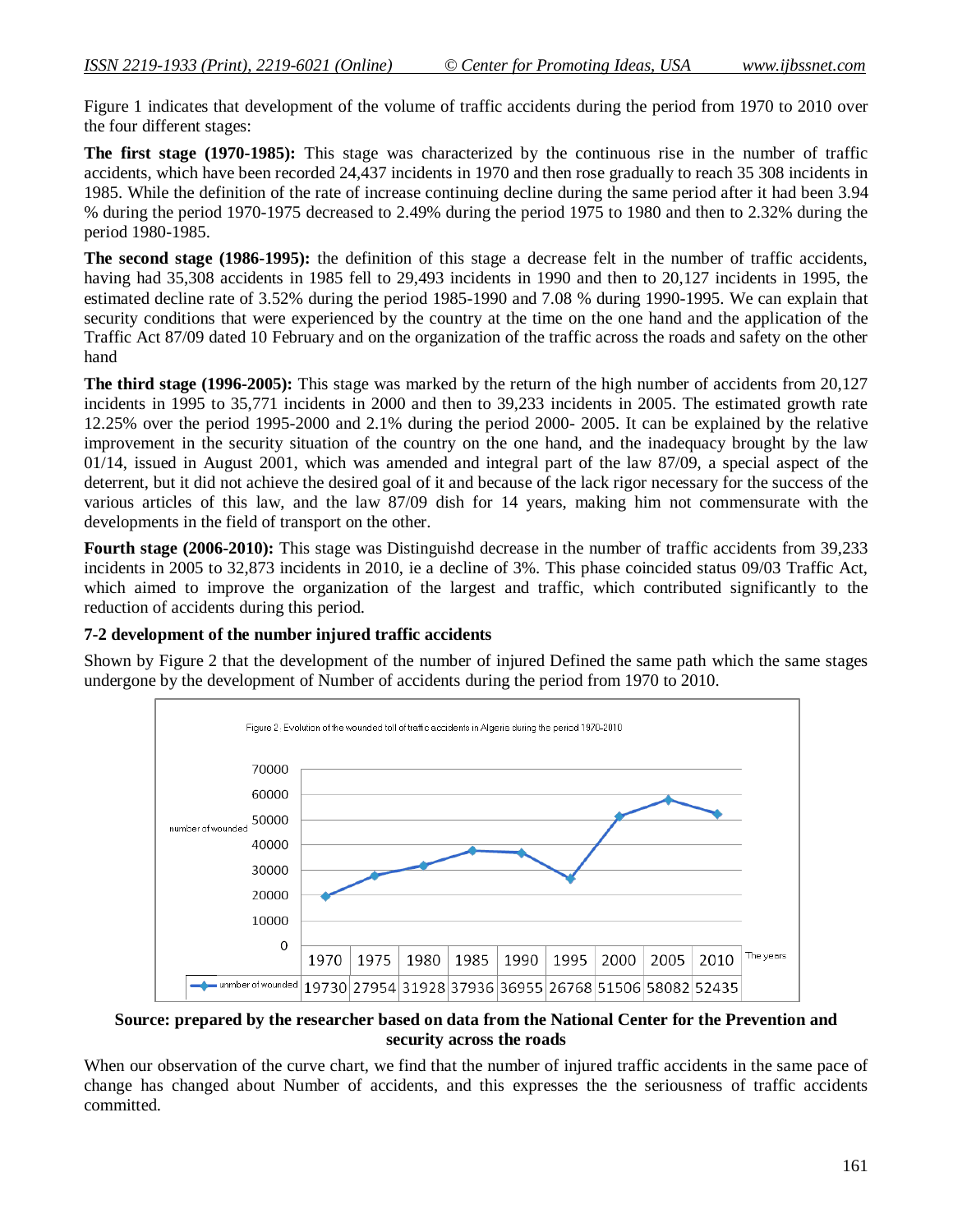## **7-3- development of the death toll from traffic accidents**

It is development of the number of deaths resulting from traffic the first face of the losses resulting from these phenomenon accidents during the period between 1970 and 2012, and Figure 3 clearly shows the path of development of the number of dead in this period.



### **Source: prepared by the researcher based on data from the National Center for the Prevention and security across the roads**

Defined development of the number of deaths resulting from traffic accidents during the period from 1970 to 2010 in four stages:

**The first stage (1970-1985):** This stage distinguished constant and rapid rise in the number of the dead, where he moved from 1374 people in 1970 to 4,134 people in 1985, the proportion of the increase amounted to 17% during the period 1980-1985.

**The second stage (1986-1990):** This quintet distinguished down significantly in the number of deaths increased by 3.68% since moved toll of 4143 people in 1985 to 3410 deaths in 1990.

**Third stage (1991-2000):** was characterized by a gradual rise in the number of the dead, where he moved from 3410 deaths in 1990 to 4025 people in 2000 with a rise estimated amounted to 1.62% during the period 1991 to 1995 and 2.26% during the period 1995-2000.

**Fourth stage (2001-2010**): distinguished this decade a gradual decrease in the number of the dead, where he moved from 4025 people in 2000 to 3,660 people in 2010. The decrease amounted to 1.14 percent during the period from 2000 to 2005 and 0.37% during the period 2005-2010.

## **8. Indicators dangerous traffic accidents in Algeria**

Traffic accidents and as a occupies an important position in perpetuating the human and material losses at the national level, it is one of the most important risks that threaten human, so you must know to what extent contribute to these incidents of human losses during the period 2000-2012.

To identify the size and the seriousness of traffic accidents in Algeria have been resorting to the use of some conventional indicators it as described in Table 1.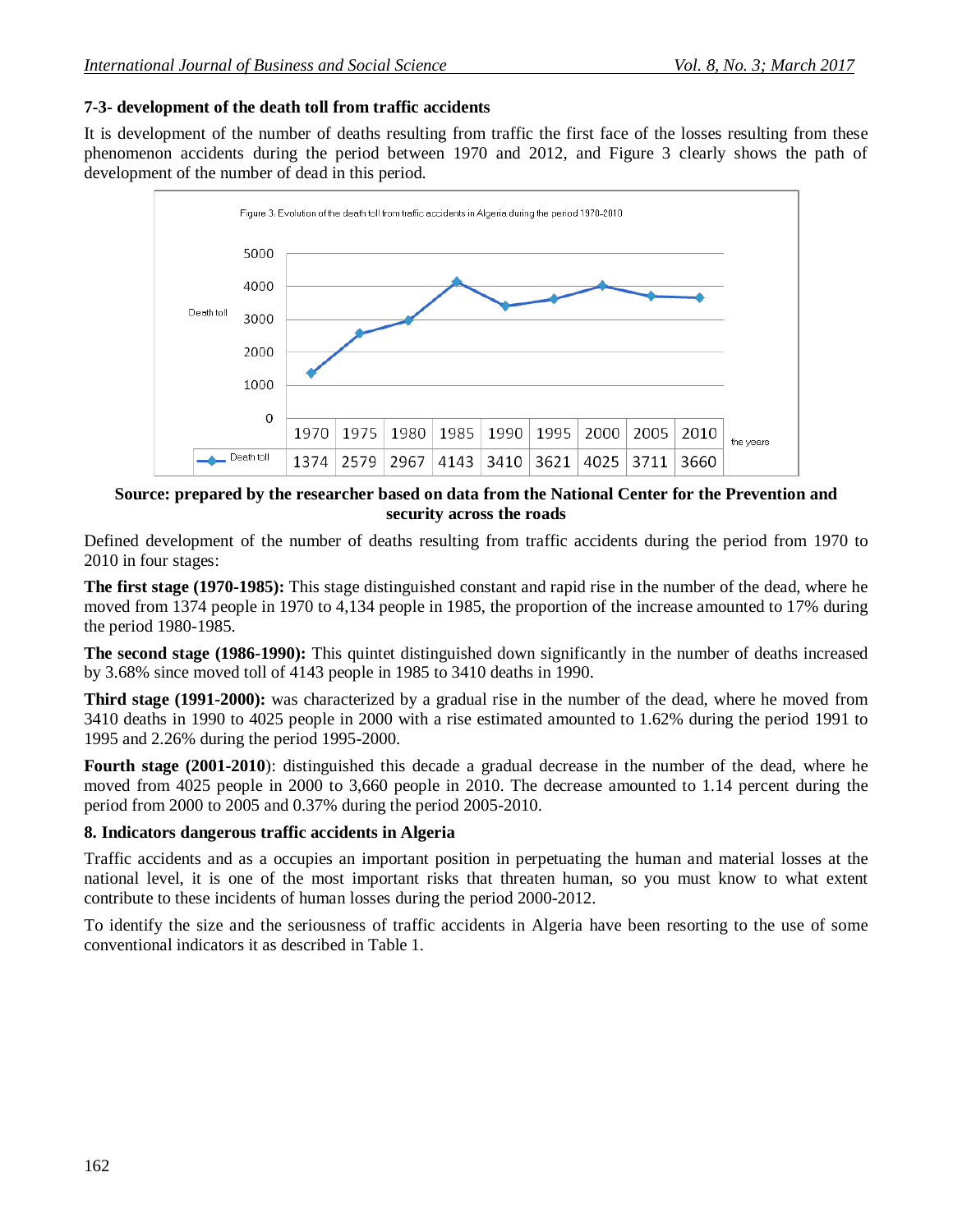|                                                                           | dangerous traffic accidents indicators |                |                |                   |                |             |  |
|---------------------------------------------------------------------------|----------------------------------------|----------------|----------------|-------------------|----------------|-------------|--|
| Year                                                                      | Death toll                             |                |                | number of wounded |                |             |  |
|                                                                           | Per hundred                            | Per<br>million | million<br>per | Per<br>hundred    | Per<br>million | per million |  |
|                                                                           | accident                               | inhabitants    | vehicles       | accident          | inhabitants    | vehicles    |  |
| 2000                                                                      | 11                                     | 131            | 1366           | 144               | 1670           | 17474       |  |
| 2001                                                                      | 9                                      | 121            | 1108           | 142               | 1754           | 16069       |  |
| 2002                                                                      | 10                                     | 138            | 1135           | 136               | 1820           | 15003       |  |
| 2003                                                                      | 10                                     | 136            | 1044           | 147               | 2000           | 15312       |  |
| 2004                                                                      | 10                                     | 135            | 947            | 148               | 2000           | 14068       |  |
| 2005                                                                      | 9                                      | 113            | 773            | 148               | 1765           | 12100       |  |
| 2006                                                                      | 10                                     | 123            | 824            | 147               | 1795           | 12024       |  |
| 2007                                                                      | 11                                     | 122            | 776            | 157               | 1793           | 11357       |  |
| 2008                                                                      | 11                                     | 127            | 790            | 160               | 1859           | 11555       |  |
| 2009                                                                      | 11                                     | 131            | 778            | 158               | 1851           | 10977       |  |
| 2010                                                                      | 11                                     | 103            | 591            | 159               | 1473           | 8462        |  |
| 2011                                                                      | 11                                     | 127            | 722            | 160               | 1838           | 10421       |  |
| 2012                                                                      | 10                                     | 118            | 608            | 163               | 1915           | 10858       |  |
| Average                                                                   | 10.3                                   | 125            | 881.7          | 151.5             | 1810.2         | 12744.6     |  |
| Source: National Center for the Prevention and security across the roads. |                                        |                |                |                   |                |             |  |

**Table 1: Indicators dangerous traffic accidents in Algeria during the period 2000 to 2012**

It became clear to us through our reading of the data in Table 1 that the number of deaths per hundred accident ranged between 9 and 11 people during the period from 2000 to 2012 an average of 10.3 deaths per hundred accident, while the number of wounded ranged between 136 and 163 wounded during the same period, an average of 151.5 per hundred injured accident.

But if we link the number of killed and wounded a number of the population, we note that the number of dead index per million population ranged between 103 and 138 people were killed during the period from 2000 to 2012 an average of 125 people per million inhabitants, and the other hand ranged from the number of injured between 1473 and 2000 injuries per million inhabitants, an average of 1810.2 people per million inhabitants

To identify the impact that changing the number of vehicles on the number of casualties caused by traffic accidents during the mentioned period, it was used index number of dead and injured index per million vehicles. It shows through the data table above that the greatest value of the first index stood at 1366 deaths were recorded in 2000 and the smallest value recorded in 2010 which amounted to 591 people, and the average values of this indicator is 881.7 deaths per million vehicles. As for the second indicator values, ranged between 8462 wounded were recorded in 2000 and 17 474 wounded and recorded in 2010, the average values of this index 12744.6 injuries per million vehicles. Generally shown by changing the values of these indicators during the period 2000- 2012 that there is an improvement in the level of seriousness of traffic accidents in Algeria.

### *9. Causes of traffic accidents*

Characterized by traffic accidents as a social phenomenon is complex when studied and analyzed, and the word accident suggests that there are reasons led to the incident. It is axiomatic that every driver knows the traffic safety elements of three of the driver, the vehicle, the road and the surrounding circumstances, they are learning alphabets of road users when they start the first step in driving any vehicle. Incidents of traffic remains a complex phenomenon in the installation and is made up of several elements directly affect them or indirectly, And makes them a problem in the end impose themselves on the different communities and affect the progress as a result of the failure of one or all of the traffic in turn fully.

If we look at all serious analytical causes of accidents, whether human error was caused by the driver or geometric errors were caused by the road, or mechanical errors were caused by the car, all these causes can be identified as direct causes and indirect causes.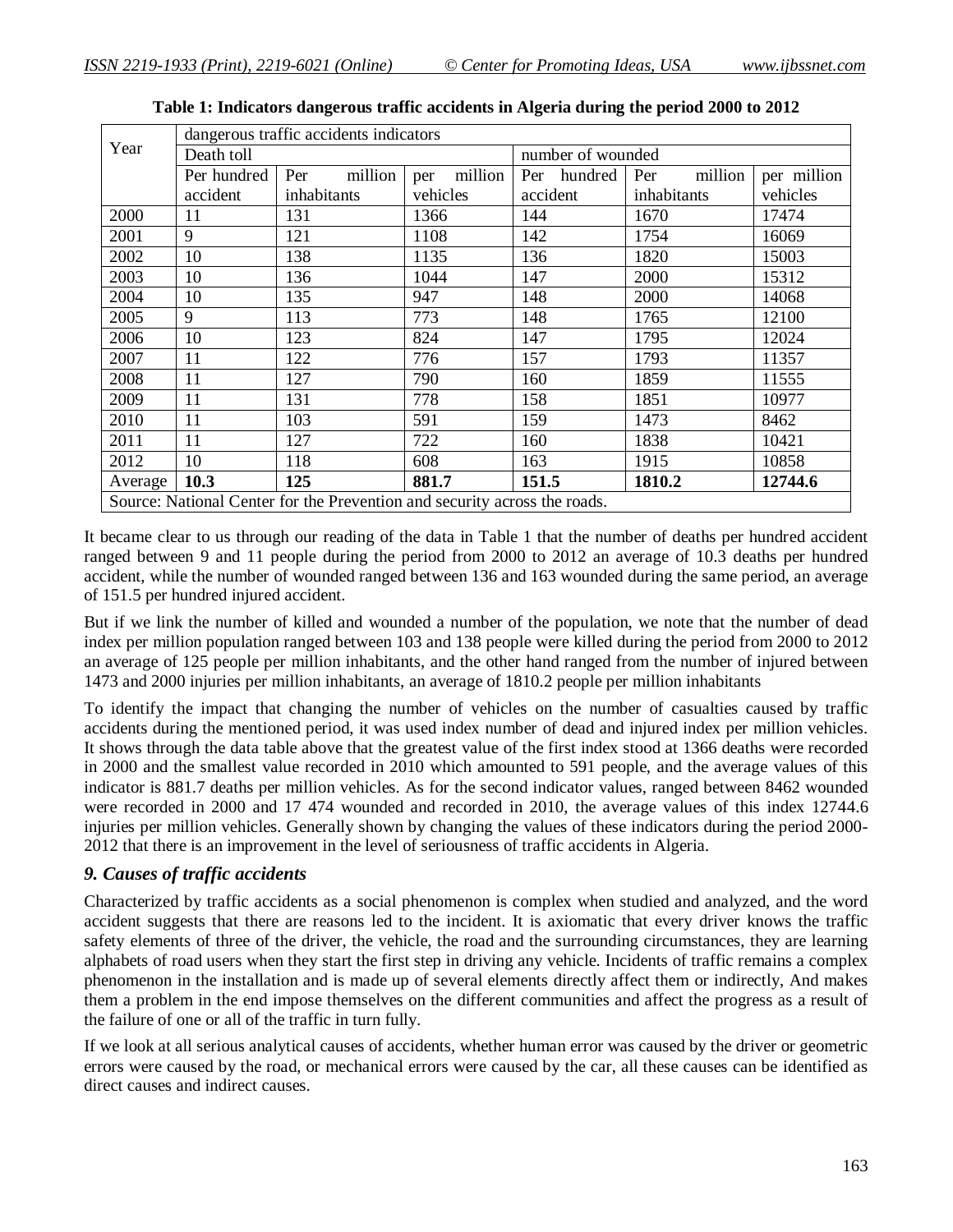## **9-1- direct causes**

The determination of the causes of the accident minutes how to actually requires action professionally and professionally ranging from costly interests to investigate the incidents to the characteristics and peculiarities that require the road network, despite the multiplicity of causes and diversity, but the basic due back to the human being as perceived and able to adapt to all conditions and in all cases . In this area, most countries stated that between 80% to 90% of traffic accidents due to the human factor, while that between 10% to only 20% attributed to the state of the environment and the way or to the circumstances of the car. According to statistics of traffic accidents in Algeria, issued by the National Center for the Prevention and security across the road set out in Table 2, the human factor is the main culprit in traffic accidents. In 2012 the human element in the incidence of traffic accidents increased by 90.6% of the total contributed to the causes of traffic accidents, and occupied the reasons for the status of the vehicle ranked second by 5.1% and causes the ocean by 4.3% of the causes.

| Reason                                                                    | The year   |       |            |       |            |       |
|---------------------------------------------------------------------------|------------|-------|------------|-------|------------|-------|
|                                                                           | 2005       |       | 2008       |       | 2012       |       |
|                                                                           | Repetition | Ratio | Repetition | Ratio | Repetition | Ratio |
| The human factor                                                          | 34906      | 89.0  | 36199      | 89.4  | 38500      | 90.6  |
| Vehicle                                                                   | 2233       | 5.7   | 2702       | 6.7   | 2162       | 5.1   |
| Ocean                                                                     | 2094       | 5.3   | 1580       | 3.9   | 1815       | 4.3   |
| Total                                                                     | 39233      | 100.0 | 40481      | 100.0 | 42477      | 100.0 |
| Source: National Center for the Prevention and security across the roads. |            |       |            |       |            |       |

**Table 2: Distribution of traffic accidents by cause (%) for the years 2005.2008 and 2012**

One of the reasons related to the human factor are: excessive speed, serious abuses, lack of use of pedestrian corridors, lack of respect for the legal security distance, dangerous maneuvers, losing control of the vehicle and others. The reasons associated with the vehicle in the tire burst, the mechanical imbalances, Brake ineffective, overloading or unlocked, the lack of lights and others. The reasons for the road and the ocean is the lack of validity of the parts of the road, the lack of lighting and signals, bad weather, road and other abnormalities.

**9.2 Indirect causes**: After we dealt with the immediate causes of the occurrence of traffic accidents we will tackle the indirect causes of the latter, which are shown off as follows:

- **- Lack of knowledge assets driving**: The driver's main axis around which traffic accidents, has been shown by previous statistics that more than 90% of these accidents occur because the driver, as the leadership of the composite art form has its origins and knowledge of the rules, so we find a lot of accidents due to the failure to follow the driver of the assets of the leadership or lack of familiarity with the rules and ethics of traffic, such as the meaning the light signals and land lines, in addition to serious abuses without taking into account the terms of overtaking and lack of respect for precedence in traffic and not to leave the priority, This is due to the ineffectiveness of the system the configuration and training on driving. One manifestation of the interest of some countries to rehabilitate the drivers it requires to get a driver's license traverse prepared for it and undergo a training course in one of the schools teach driving supervised by specialists affairs training and education, testing, and require some systems to test myself to applicants wishing to obtain a public driving permit.
- Lack of knowledge about the nature of the vehicle: Today the car has become a source of threat to the safety of others, whether they are pedestrians or passengers, as a result of misuse or ignorance of each element of the vehicle elements, since under the car of neglect, or lack of maintenance standards, as most drivers do not observe their cars except in the case of damage to it, and in some cases damage prevents her from walking, and this means that there is a class of drivers lack the application of preventive maintenance required for their vehicles standards, change some of the components within walking a certain distance or a specified period (Hamad Suleiman Alhoied, Riyadh 0.1998 , p. 56).
- **- The inability to driving**: The driver may be familiar with the origins of the leadership, but he can not multidriving his car for reasons securely provide him and other safety Among these reasons, the driver infection limits the efficiency of leadership, and therefore paid legislation particular attention to the health status of drivers is a must when apply for a driver's license for the first time a medical examination.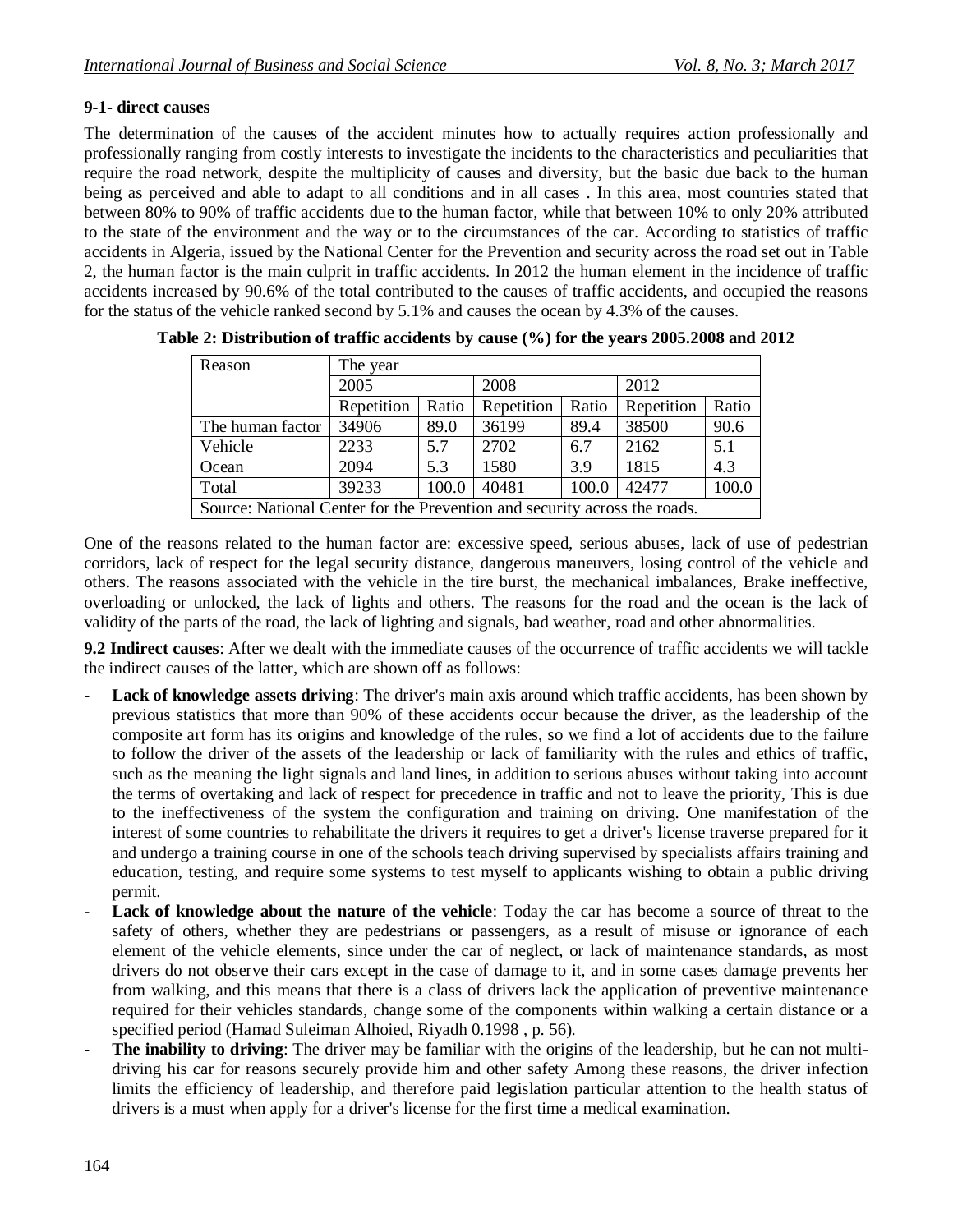- **- Lack of awareness of operations:** Given the importance of awareness of operations and the effective and positive role in achieving safety and security of traffic, but we believe that it is self-evident that all actions concerning awareness in this area can not be effective unless placed in the context of a strategy well thought out, and attached to complementary measures in the areas of other.
- **- Age and experience**: often the driver elderly find it difficult in the rapid reaction process during the appearance of danger as a result of the weakness of the synergies perception that at least with the progress of the individual's age, and the same thing for the young, as the main characteristics have is apathy and lack of respect for traffic laws.
- **- Mental preoccupation**: The distracted while driving, even for a few moments will entail an accident, because it leads to a weakening of vigilance that must be characterized by the driver, on which depends the reaction when you see it at risk or trying to avoid. To do so, the driver should focus its attention while driving, taking into account traffic and road condition and attentive to what is going on and what is likely to happen of surprises, especially during the night.
- **- Alcohol and drug abuse and sedative drugs**: Scientific experiments have shown that the driver who is under the influence of alcohol the reaction is slow and has diminished he has the ability to clear vision, and less ability to pay attention is required while driving. Also, some drugs abuse increases the risk of accidents, and the direct or indirect impact on the neural activity can occur some tranquilizers shortage or reduction in motor coordination, slow speed in reaction, a lack of reflection time, a lack of caution, Inconsistency of information and a lack of memory, and the individual remains the only person who can control the use of these sedatives.
- **- Feel quite overwhelming**: This is a race among the reasons that lead to the commission of traffic accidents while driving.
- **-** Do not use a seat belt: the seat belt is considered one of the most effective measures to ensure the safety while driving, since the imposition of the seat belt can reduce deaths from traffic accidents by between 20% and 25%, and confirmed the study published in the British journal that the use of seat belt It reduces the risk of injury by 65% (Cummings P et al, 2002, p 20). The lack of use of the helmet for riders of motorcycles increases the risk of traffic accidents committed.
- **-** The use of mobile phones while driving: popped mobile phones as one of the problems that threaten traffic safety, has indicated the research carried out in this context to an increase in the time it takes the driver to react if talking on a mobile phone, as well as the difficulty of maintaining the car in a proper conduct or at the appropriate speed and lack of attention to the gaps in the road and realize their gravity, and the mobile acted driver for traffic control, and prohibits its use is currently in various countries around the world (world Health Organization, Geneva, 2004, p. 34).
- **- Negative phenomena:** and is the selfishness of the driver who believes that the road belongs to him and that does not take account of his rights, and the driver, who is characterized as such shows impatience speed and the use of the alarm clock on an ongoing basis, as well as the driver's quick to anger and ostentatious which displays road users at risk of attract attention to him. In order to eliminate these phenomena must be the embodiment of mutual respect between drivers and pedestrians and raise the level of maturity among individuals, Until the elimination of selfishness and self-love, as it should be applied to traffic laws firm and friendly manner at the same time, through the concept of perception "that the traffic system to protect you, not to harass you" (Alfarsi Fouad, 1990, p. 17).
- **- Imbalances between the size of a barn capacity vehicles and grassroots structures:** The increase in demand for transport leads by extension to the direction of the complexity of transport problems and then decline in the level of service. Increasing car ownership to meet the growing needs of transport leads to the complexity of the problems of traffic, and interview the latter is through the provision of facilities and means of the largest traffic and the development of appropriate scientific organizations to control traffic. The national barn for vehicles in Algeria are important because of the number reached by the year 2012, Where the vehicle was estimated at 7,308,612 after the vehicle was 2,947,517 in 2000. With no roads network this increase in the number of vehicles keep pace with, and became congestion and overcrowding cause of accidents.
- **- A lack of grassroots structures used to walk**: Includes all basal facilities used for the flow of vehicle, whether it is the road itself or equipment relating to its vertical and horizontal signals, sidewalks, walkways protected, public lighting and others.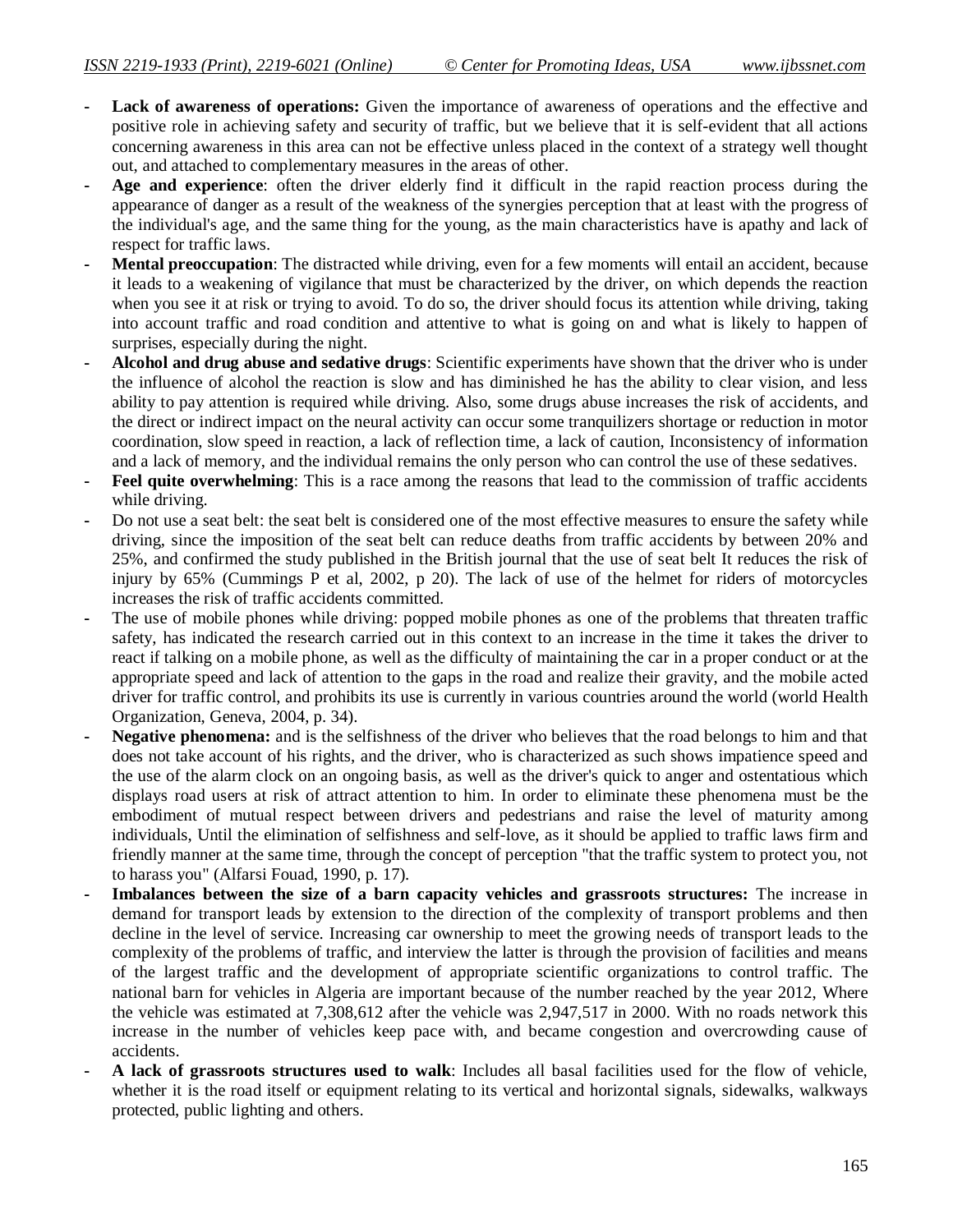Therefore, the projects create new ways must be implemented according to the degree of development and studies reached by the traffic regulation in order to ensure protection and security incidents, as well as take into account the shortcomings of existing roads.

### *10. Site between Algeria and other countries in the field of traffic accidents*

It's easy now compared to the problem of traffic accidents between the various countries of the world, due to the presence of international organizations, such as the World Road Authority and the World Health Organization, both published statistics relating to road accident involving most of the world, in addition to studies and international research published global and specialist periodicals. But in Hedda framework must take into account the concepts used in this area and knead for several reasons, including:

- Registration of traffic accidents from one country to another method is different, there are countries that do not record minor incidents within the statistics.
- Definition of deaths resulting from traffic accidents from country to country varies, with some countries defined as death at the accident site only, and there are countries the case of the injured even death in the hospital following the course of treatment for a period of a week or two weeks or a month, or may be long about it.
- Some countries, traffic accidents are classified according to their severity, such as light to moderate and severe injuries and deaths accidents, but they are recorded incidents of minor injuries with minor incidents.

We will perform compared to the problem of traffic accidents in Algeria with some developed countries and the Arab countries in the year 2007, taking into account the differences mentioned in order to get a general indicators and accurate results.

#### **10.1 The status of Algeria among the advanced countries in the field of traffic accidents**

Conducted often comparative studies in order to identify the situation in a particular area, compared with the same situation in other countries, because it allows assessment of the situation and to extrapolate the most effective policies to deal with it. Hence, we will perform comparisons on the various elements of traffic accidents between Algeria and other countries in order to explore a gap the size of the dispute, and to know the status of traffic accidents in the internal politics of each country, using the data of the National Center for the Prevention and security across the roads for the year 2007.

Seen through the Table 3 data that the United States ranked first in terms of number of deaths resulting from traffic accidents recorded 42,642 dead and then we find Russia and Mexico in the second and third places have recorded 35 672 and 22 103 deaths in a row, and then comes all from Italy, Germany, France and find in last place Algeria recorded 4177 people.

| Rank                                                                                        | Country                  | Death toll | Dead $/$ m vehicle | Dead / m inhabitants |  |  |
|---------------------------------------------------------------------------------------------|--------------------------|------------|--------------------|----------------------|--|--|
|                                                                                             | United States of America | 42642      | 139                | 170                  |  |  |
| 2                                                                                           | Russia                   | 35972      | 252                | 930                  |  |  |
| 3                                                                                           | Mexico                   | 22103      | 207                | 885                  |  |  |
| $\overline{4}$                                                                              | Italia                   | 5669       | 96                 | 131                  |  |  |
|                                                                                             | Germany                  | 4949       | 60                 | 89                   |  |  |
| 6                                                                                           | France                   | 4620       | 75                 | 116                  |  |  |
|                                                                                             | Algeria                  | 4177       | 121                | 775                  |  |  |
| Source: National Center for the Prevention and security across the roads for the year 2007. |                          |            |                    |                      |  |  |

|  |  |  | Table 3: traffic accidents in Algeria and the developed countries indicators for the year 2007 |  |
|--|--|--|------------------------------------------------------------------------------------------------|--|
|--|--|--|------------------------------------------------------------------------------------------------|--|

As for the average number of deaths per million vehicles, we note that Algeria ranked fourth's teacher 121 people per million vehicles, after Russia, Mexico and the United States of America registered by respectively 252 207 and 139 deaths per million vehicles. Came from France, Germany and Italy registered by 75.60 and 96 deaths per million vehicles respectively, and despite the fact that Algeria has a 9% is owned by Germany of vehicles and 13.4% is owned by France and 12.4% is owned by Italy (Alaa Abdel Rahman Youssef Bakri, 1997, p. 28). This may be due to the experience of these countries in the field of traffic safety and the method of dealing with the problem of accidents, as well as the development of emergency medical services there.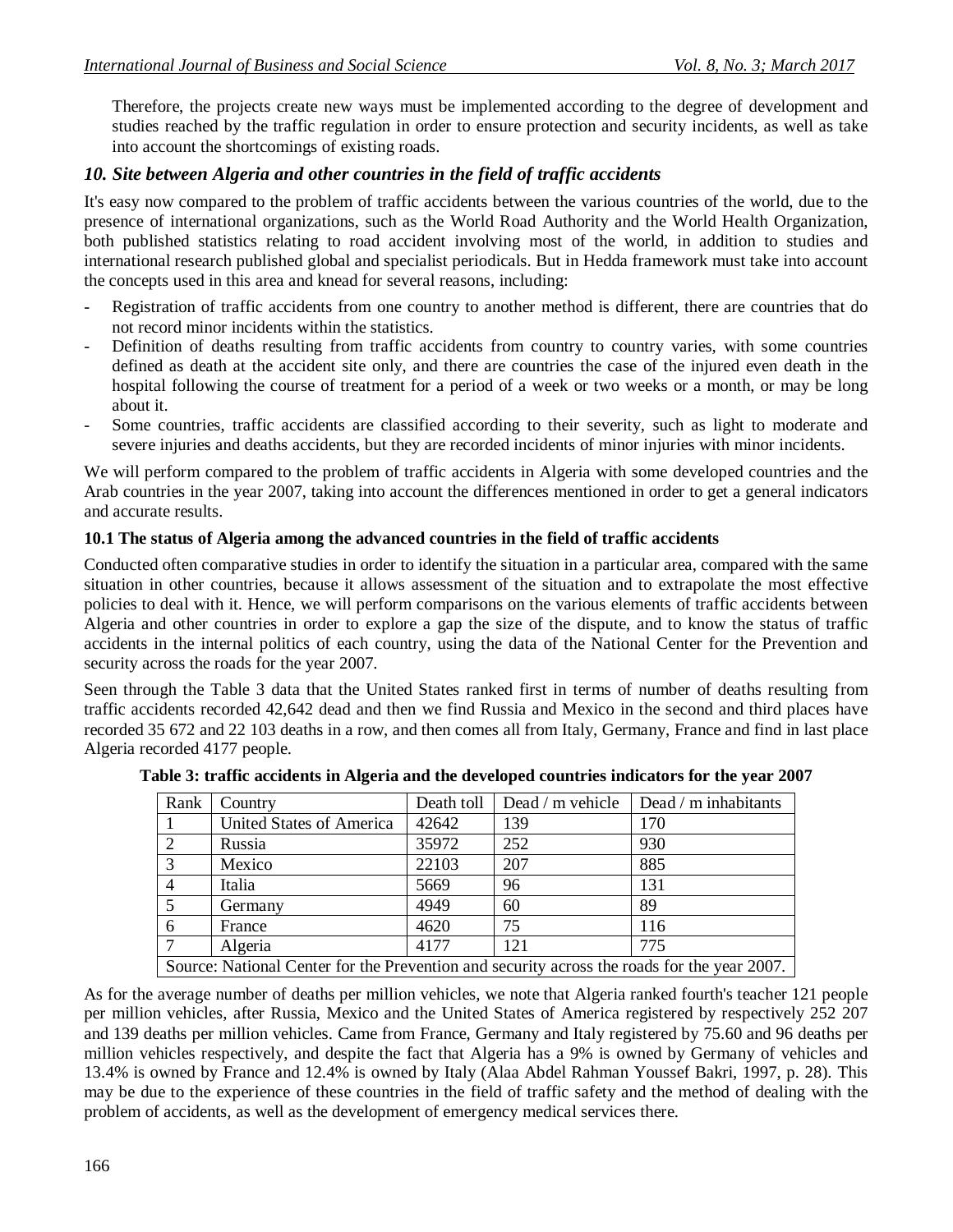In regard to the number of deaths per million inhabitants index, Seen through the data table that Algeria was ranked third at a rate of 775 deaths per million inhabitants, after both Russia and Mexico, while came the order of the rest of the European countries and the United States after Algeria and rates mixed, noting that The population of Algeria represents a rate of 41.6% of Germany's population and 55.8% of the population of France. Despite all that Algeria occupies the worst position compared with the developed countries in terms of the average number of deaths resulting from traffic accidents.

#### **10.2 The status of Algeria between the Arab states and the Morocco countries in the field of traffic accidents**

#### **10-2-1- compared to Arab countries Algeria**

Having learned about the site Algeria between some developed countries in the field of traffic accidents, we will perform comparison between Algeria and some Arab countries about some of the elements of traffic accidents, in order to know the location Algeria between these countries.

| Ranking                                                                                     | Country        | Death | The<br>of<br>number |            | Dead<br>m | Dead<br>m   |
|---------------------------------------------------------------------------------------------|----------------|-------|---------------------|------------|-----------|-------------|
|                                                                                             |                | toll  | vehicles            | population | vehicle   | inhabitants |
| $\mathbf{1}$                                                                                | Egypt          | 15983 | 4300000             | 75497913   | 3717      | 212         |
| $\overline{2}$                                                                              | Saudi Arabia   | 6358  | 7398600             | 24734533   | 859       | 257         |
| 3                                                                                           | Algeria        | 4177  | 5386726             | 34800000   | 775       | 121         |
| $\overline{4}$                                                                              | Morocco        | 3838  | 2284060             | 31224137   | 1680      | 123         |
| 5                                                                                           | Syria          | 3663  | 1389346             | 19928516   | 2636      | 184         |
| 6                                                                                           | Yemen          | 3003  | 777734              | 22389169   | 3861      | 134         |
| $\overline{7}$                                                                              | Sudan          | 2227  | 1200000             | 38560488   | 1856      | 58          |
| 8                                                                                           | Libya          | 2138  | 1826533             | 6160488    | 1171      | 347         |
| 9                                                                                           | Iraq           | 1932  | 2242269             | 28993374   | 862       | 67          |
| 10                                                                                          | Tunisia        | 1497  | 1244918             | 10327285   | 1202      | 145         |
| 11                                                                                          | United<br>Arab | 1056  | 1754420             | 4380439    | 602       | 241         |
|                                                                                             | Emirates       |       |                     |            |           |             |
| 12                                                                                          | Jordan         | 992   | 841933              | 5924245    | 1178      | 167         |
| 13                                                                                          | Oman           | 798   | 629670              | 2595133    | 1267      | 307         |
| 14                                                                                          | Lebanon        | 536   | 1400000             | 4099115    | 383       | 131         |
| 15                                                                                          | Kuwait         | 482   | 1364790             | 2851144    | 353       | 169         |
| 16                                                                                          | Mauritania     | 262   | 350000              | 3123813    | 749       | 84          |
| 17                                                                                          | Qatar          | 199   | 605699              | 840635     | 329       | 237         |
| 18                                                                                          | Palestine      | 188   | 78609               | 4018000    | 2392      | 47          |
| 19                                                                                          | Bahrain        | 91    | 382977              | 752648     | 238       | 121         |
| Source: National Center for the Prevention and security across the roads for the year 2007. |                |       |                     |            |           |             |

**Table 4: traffic accidents in Algeria and the Arab countries indicators for the year 2007**

Observe by Table 4 data that Algeria belong to the top five which occupies third among Arab countries in terms of the death toll for the year 2007, where the state of Egypt-based sister topping the number of dead reached 15,983 people, an average of 43 people per day and the Kingdom of Saudi Arabia ranked second with a total 6358 dead people reached an average of 16 people a day, and in third place we find Algeria with a total death toll reached 4177 people, an average of 16 people a day. In the last two ranked find both Palestine and Bahrain, the number of dead reached 188 and 91 people respectively.

Regarding the number of deaths per million vehicle index as a result of traffic accidents, we note that Yemen is ranked first in the number of deaths amounted to 3861 deaths per million vehicles, despite the possession of 777,734 vehicles, followed by Egypt at about 3717 people per million vehicle then Syria by about 2636 people per million vehicle . As Algeria possessing 5386726 vehicle, it occupies the last rank at a rate of 775 deaths per million vehicles compared with these countries, with the knowledge that Algeria occupies the second place in terms of possession Vehicles after Saudi Arabia, which owns 7398600 vehicle, while the State of Kuwait occupies last place recorded 238 deaths per million vehicles.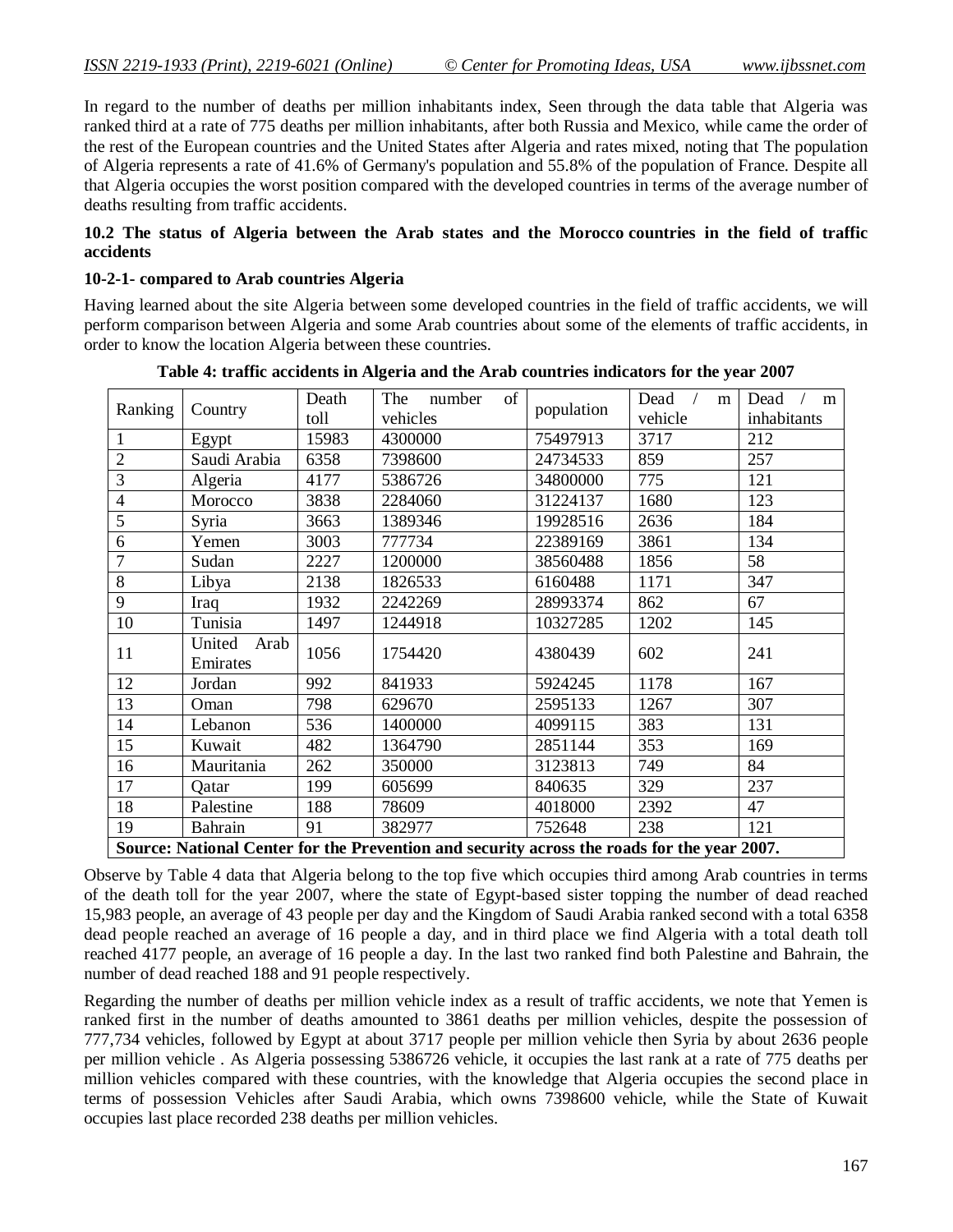With regard to number of deaths per million inhabitants index, we note from the table that Libya occupies the first place recorded 347 dead, Data, and then Amman in second status by about 307 deaths per million inhabitants, then we find in third status Saudi Arabia recorded 257 deaths per million inhabitants, and then we find United Arab Emirates and Qatar in the fourth and fifth status about 241 and 237 deaths per million inhabitants, respectively. While we find Algeria in recent mattresses recorded 121 deaths per million inhabitants, and in the last place we find Palestine where he recorded 47 deaths per million inhabitants.

#### **10-2-2- compared Morocco countries with Algeria**

Observe through the data in Table 5 that Algeria was ranked first among the morocco countries in terms of the death toll from traffic accidents, where 4177 people recorded an average of 11 people a day, and then followed by the Kingdom of Morocco in second status recorded 3838 people, an average of 10 deaths per day, and in the third place we find Libya recorded in 2138 and killed in the fourth and last place we find Tunisia recorded in 1497 and killed an average of four deaths per day.

| Ranking                                                                                     | Country |      | Death toll The number of vehicles |          |      | population $\vert$ Dead / m vehicle $\vert$ Dead / m inhabitants |
|---------------------------------------------------------------------------------------------|---------|------|-----------------------------------|----------|------|------------------------------------------------------------------|
|                                                                                             | Algeria | 4177 | 5386726                           | 34800000 | 775  | 121                                                              |
|                                                                                             | Morocco | 3838 | 2284060                           | 31224137 | 1680 | 123                                                              |
|                                                                                             | Libya   | 2138 | 1826533                           | 6160488  | 1171 | 347                                                              |
|                                                                                             | Tunisia | 1497 | 1244918                           | 10327285 | 1202 | 145                                                              |
| Source: National Center for the Prevention and security across the roads for the year 2007. |         |      |                                   |          |      |                                                                  |

**Table 5: traffic accidents Arab morocco countries indicators for the year 2007**

In Figure 4 shows clearly the gap between the four countries of the morocco in the field of traffic accidents indicators where Algeria occupies first place in the number of deaths.



#### **Source: prepared by the researcher based on data from the National Center for the Prevention and security across the roads**

Regarding the number of deaths per million vehicle index, the Kingdom of Morocco was ranked first recorded 1680 deaths per million vehicles, followed by Tunisia, about 1202 people per million vehicle then Libya recorded 1171 deaths per million vehicle occupied Algeria ranked last recorded 775 deaths per million vehicle , despite the fact that Algeria has a number of compounds (5386726) equivalent to twice what is owned by the Kingdom of Morocco (2284060).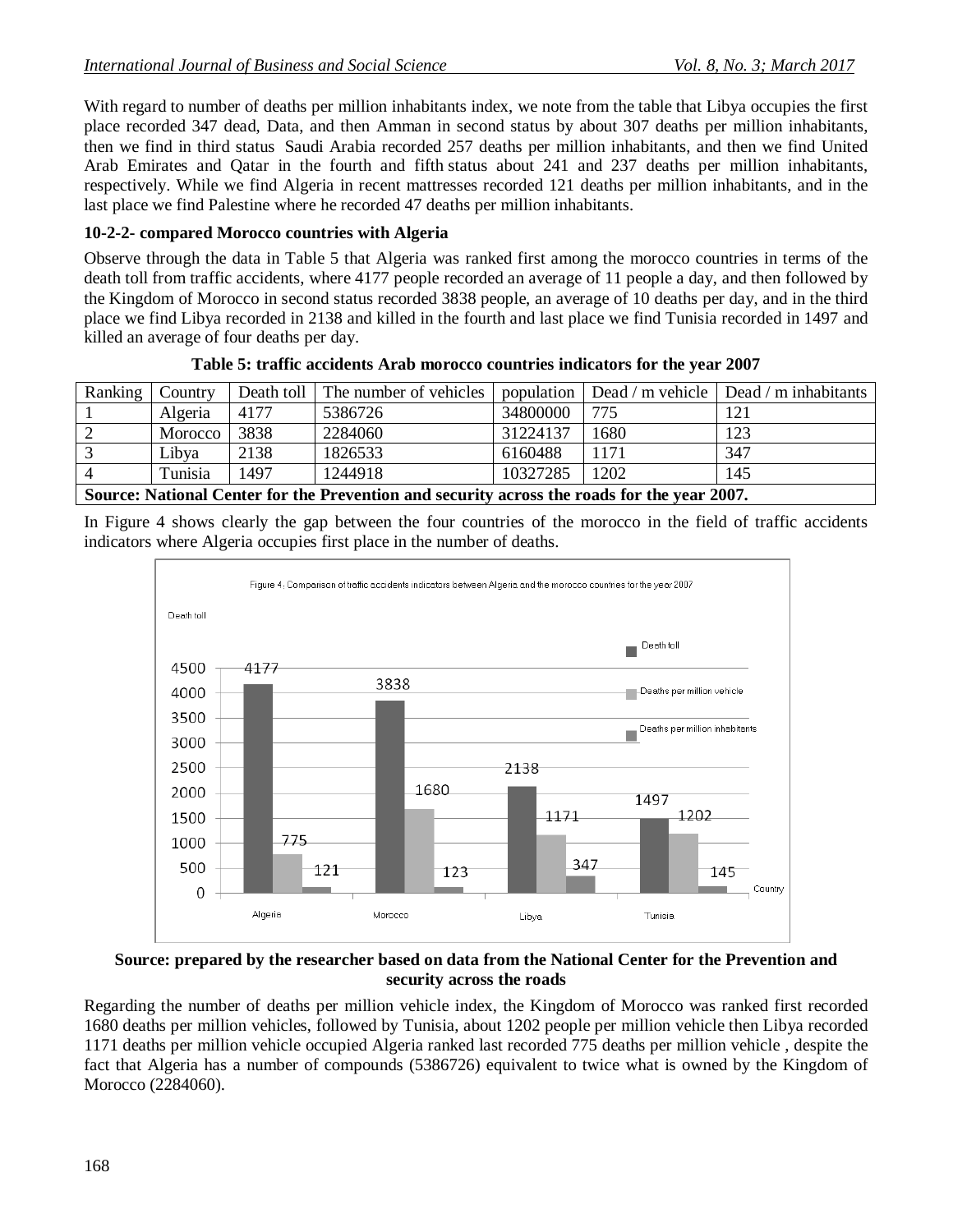Regarding the number of deaths per million inhabitants index data table shows that the first place due to Libya recorded 347 deaths per million inhabitants, followed by Tunisia, about 145 people dead and the Kingdom of Morocco have recorded 123 people dead, and in the last place we find Algeria recorded 121 deaths per million people, despite the occupation of the first rank in terms of population.

#### *\* Conclusions and Recommendations*

The phenomenon of traffic accidents remain a serious problem threatening the life of Algerian society of the dead and wounded, in addition to material losses that result from them, and thus represents one of the most important impediments to the development process, where lies the danger of this phenomenon as have on the individual and society from several effects, including economic, social and psychological.

Statistics showed traffic accidents in Algeria, issued by the National Center for the Prevention and security across the roads that the number of traffic accidents has seen great development during the period 1970-2010, and is the human factor It is the main reason why they happen through his wrong behavior, along with other factors such as vehicle and the road and the ocean and others. In this regard, we can say that the determination of the leading causes of traffic accidents minutes how to actually requires action professionally and professionally ranging from costly interests to investigate the incidents to the characteristics and peculiarities that require the road network.

The show received indications average number of deaths per million inhabitants, and the average number of deaths per million vehicle dangerous incidents committed, ES These indicators counterpart in some developed countries and the Arab countries in 2007.

To mitigate this phenomenon must strengthen awareness campaigns and eliminate all objected to facilitate the traffic, and the expansion of the road network and education of tags necessary to do so, and impose strict penalties on anyone who violates the law stipulated, ie has to be the elimination of all the problems that hinder traffic safety, to achieve this you should work on:

- Attention to the inclusion of material traffic education in school curricula;

- Search serious and permanent traffic in the field of information as well as the specialization of roles and full readiness to broadcast information to show the seriousness of the traffic as it stems from the behaviors in violation of traffic law embodied by all segments of society;

- Strict application of deterrent measures prescribed by law;

- The elimination of illegal operations to obtain driver's licenses and the strict prevention;

- The expansion of road networks inside and outside the cities.

- Road repairs and processing of tags and optical signals according to international standards and specifications;

- Creation of corridors ground pedestrian in the points where frequent traffic;

- The establishment of a higher council for passage includes representatives from the ministries of interior, transportation, education, the media, the judiciary and health be his task to develop solutions to the problem of traffic and the prevention of road accidents and mitigation of harmful;

- The introduction of new management to analyze statistics and data traffic accidents to determine their causes and identify places where repeated and work on finding solutions.